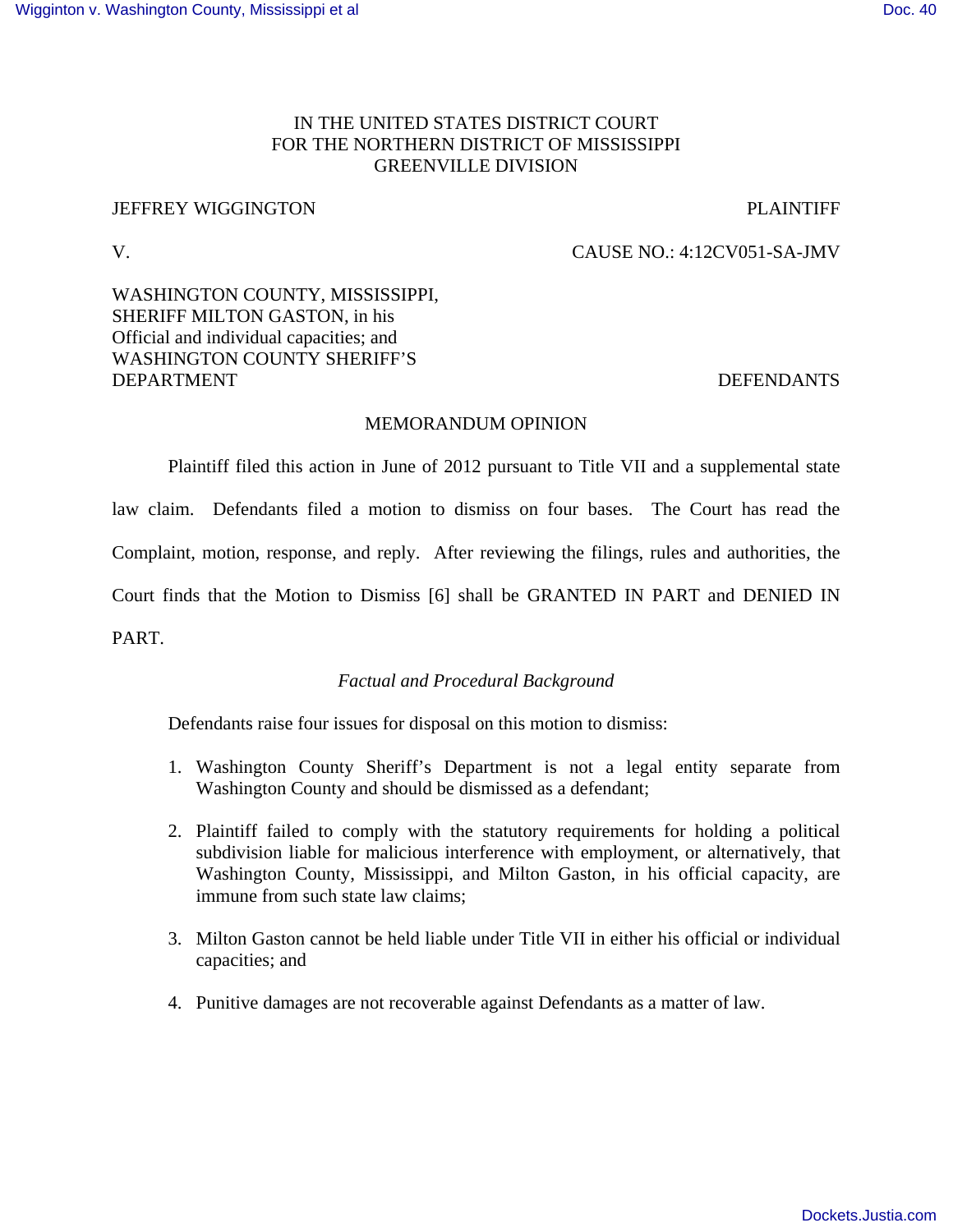### *Motion to Dismiss Standard*

"The ultimate question in a Rule  $12(b)(6)$  motion is whether the complaint states a valid claim when all well-pleaded facts are assumed true and are viewed in the light most favorable to the plaintiff." Lone Star Fund V (U.S.), L.P. v. Barclays Bank PLC, 594 F.3d 383, 387 (5th Cir. 2010) (citing In re Katrina Canal Breaches Litig., 495 F.3d 191, 205 (5th Cir. 2007)). Of course, the complaint must allege "enough facts to state a claim to relief that is plausible on its face." Bell Atl. Corp. v. Twombly, 550 U.S. 544, 570, 127 S. Ct. 1955, 167 L. Ed. 2d 929 (2007). The court must not evaluate the likelihood of the claim's success, but instead ascertain whether the plaintiff has stated a legally cognizable claim that is plausible. Lone Star Fund, 594 F.3d at 387 (citing Ashcroft v. Iqbal, 556 U.S. 662, 129 S. Ct. 1937, 173 L. Ed. 2d 868 (2009)).

## *Discussion and Analysis*

## 1. Washington County Sheriff's Department

Defendants argue that the Washington County Sheriff's Department should be dismissed as a party defendant as the county would be the more proper entity to defend the suit.

Federal Rule of Civil Procedure 17 provides that the capacity to be sued for all parties, except corporations or individual not acting in a representative capacity, is determined by the law of the state in which the court is located. FED. R. CIV. P. 17(b). The Mississippi Supreme Court, interpreting the Mississippi Tort Claims Act, has held that "sheriff's departments are not political subdivisions within the meaning of the MTCA." Brown v. Thompson, 927 So. 2d 733, 737 (Miss. 2006).

Plaintiff does not argue that the Washington County Sheriff's Department enjoys a separate legal existence apart from Washington County, he merely states that he filed this suit against both entities "out of an abundance of caution." Because the Washington County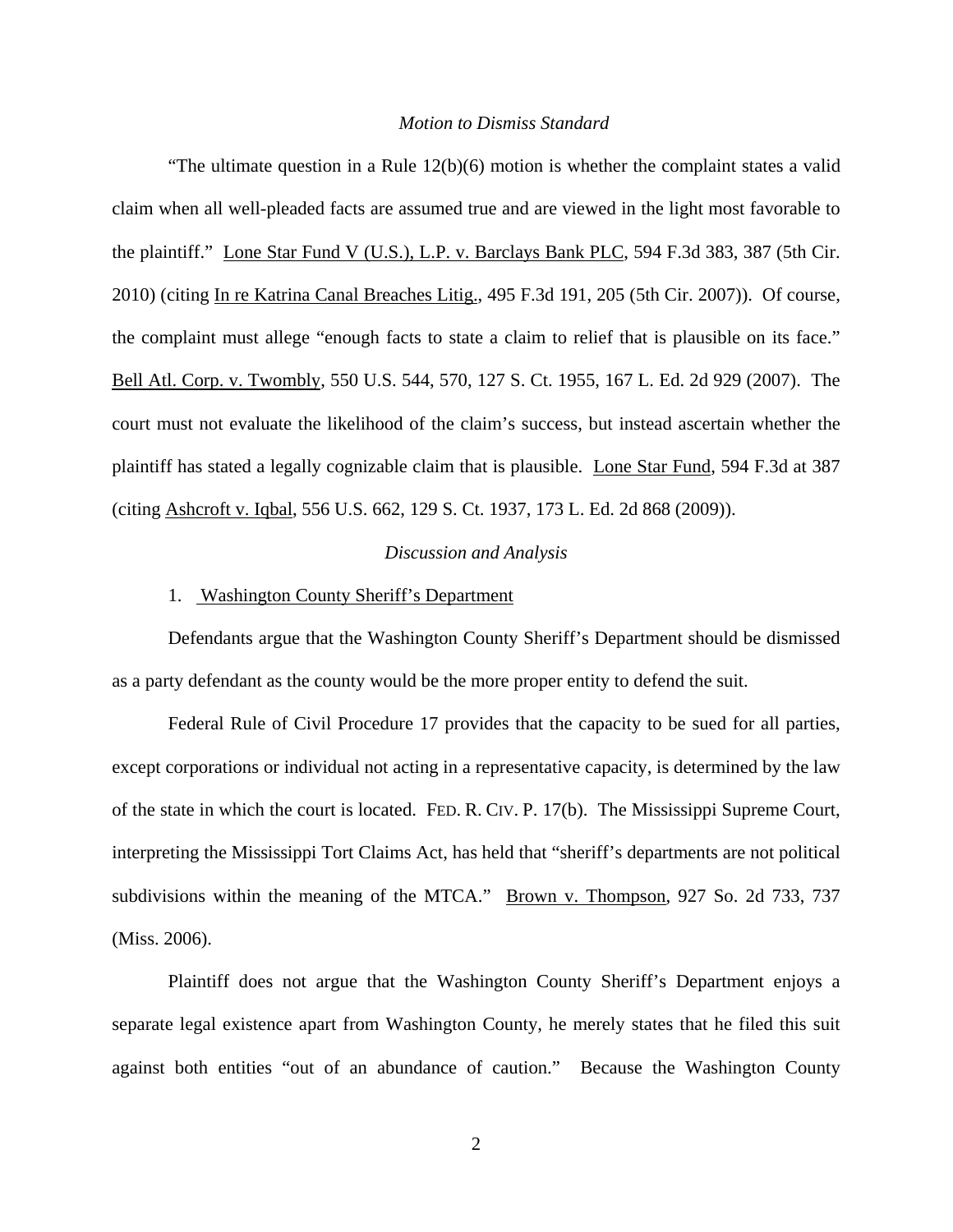Sheriff's Department does not enjoy a separate legal existence, apart from Washington County, the case against that defendant shall be dismissed. See Darby v. Pasadena Police Dep't, 939 F.2d 311, 313 ( $5<sup>th</sup>$  Cir. 1991) (in order for a sheriff's department to be amenable to suit, it must be determined that it enjoys a seapate legal existence than that of the county); Whiting v. Tunica County, 222 F. Supp. 2d 809 (N.D. Miss. 2002) (holding that the Tunica County Sheriff's Department is not an entity amenable to suit and must be dismissed as the county was the proper party).

## 2. Malicious Interference with Employment

Plaintiff states that his failure to follow the notice requirements of the MTCA is not dispositive here as his claim falls outside the MTCA. Indeed, Plaintiff apparently asserts that this claim is pled only against Milton Gaston in his individual capacity and that Gaston was not acting in the course and scope of his employment when he allegedly maliciously interfered with his employment.

The Mississippi Tort Claims Act specifically provides that the State and its political subdivisions immunity from suit on account of "any wrongful or tortious act or omission or breach of implied term or condition of any warranty or contract, including but not limited to libel, slander or defamation, by the state or its political subdivisions, or any such act, omission or breach by any employee of the state or its political subdivisions . . . ." Miss. Code Ann. § 11-46- 3(1). The MTCA also provides that an "employee shall not be considered as acting within the course and scope of his employment and a governmental entity shall not be liable or be considered to have waived immunity for any conduct of its employee if the employee's conduct constituted fraud, malice, libel, slander, defamation or any criminal offense other than traffic violations." Because Plaintiff has failed to rebut that Washington County, Mississippi, is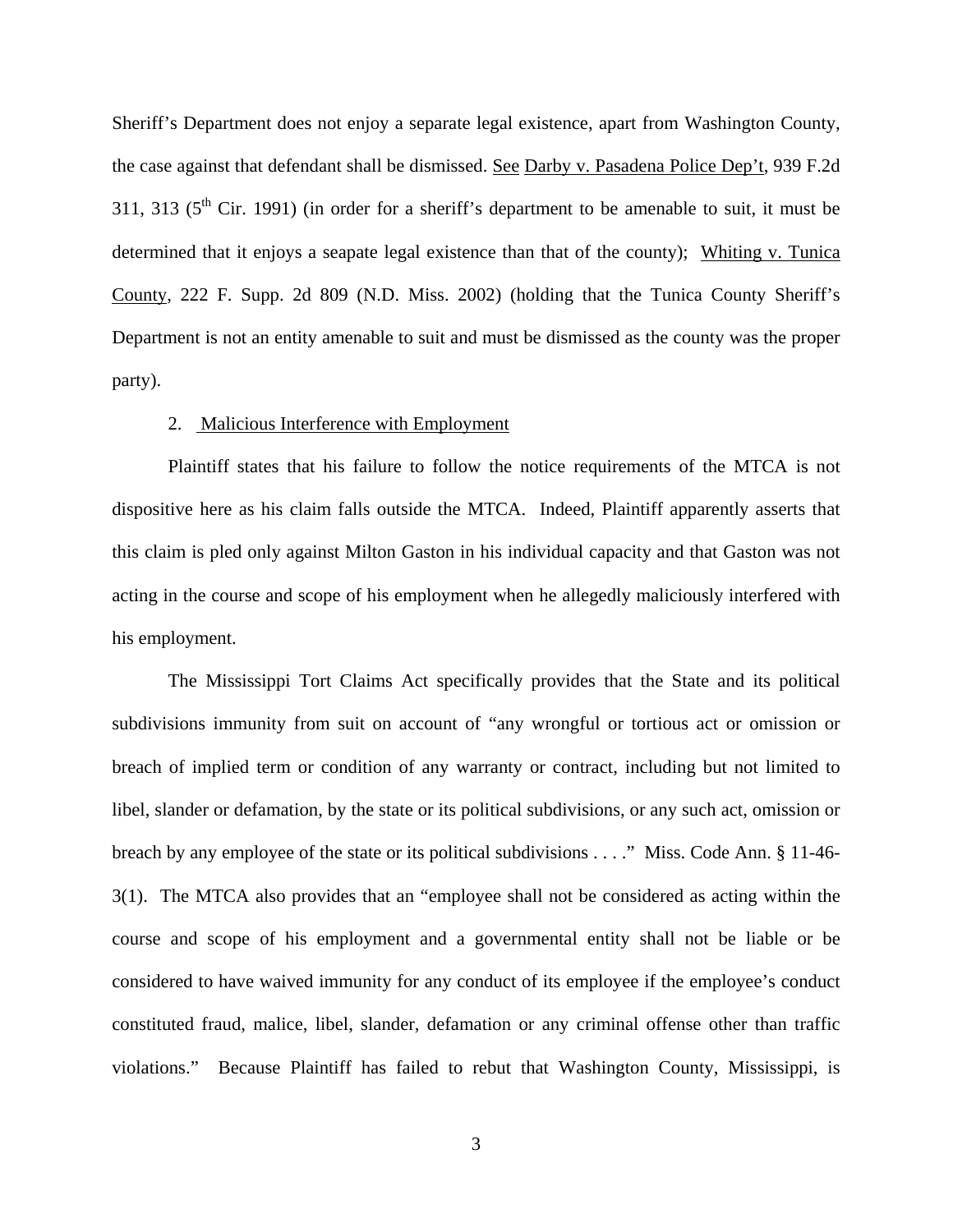protected by the immunity noted in the MTCA, the claims against Washington County and Milton Gaston in his official capacity are dismissed. However, Milton Gaston, in his individual capacity, remains as a party defendant.

## 3. Title VII Claims Against Milton Gaston Individually and Officially

Defendants request that the Court dismiss Plaintiff's Title VII claims against Milton Gaston in his official and individual capacities. Plaintiff responds and concedes that the Title VII claim against Milton Gaston in his individual capacity should be dismissed, and that the claim against Gaston in his official capacity is the same claim as against the Sheriff's Department.

While Title VII defines the term employer to include "any agent" of an employer, 42 U.S.C. § 2000e(b), the Fifth Circuit does not interpret the statute as imposing individual liability for such a claim. See Pfau v. Reed, 125 F.3d 927, 935-36 (5th Cir. 1997). As Congress's purpose in extending the definition of an employer to encompass an agent in Section 2000e(b) was simply to incorporate respondeat superior liability into Title VII, a Title VII suit against an employee is actually a suit against the corporation. Grant v. Lone Star Co., 21 F.3d 649, 652 (5th Cir. 1994); see also Indest v. Freeman Decorating, 164 F.3d 258, 262 (5th Cir. 1999). The Fifth Circuit has further concluded that "outside of an action against an officer personally, a plaintiff does not have an action against both the corporation and its officer in an official capacity." Indest, 164 F.3d at 162; Sims v. Jefferson Downs Racing Assoc., Inc., 778 F.2d 1068, 1081 (5th Cir. 1985). Accordingly, "a party may not maintain a suit against both an employer and its agent under Title VII." Indest, 164 F.3d at 162. Plaintiff is not entitled to maintain an action against both a County and its agent in an official capacity in a Title VII action because effectively the